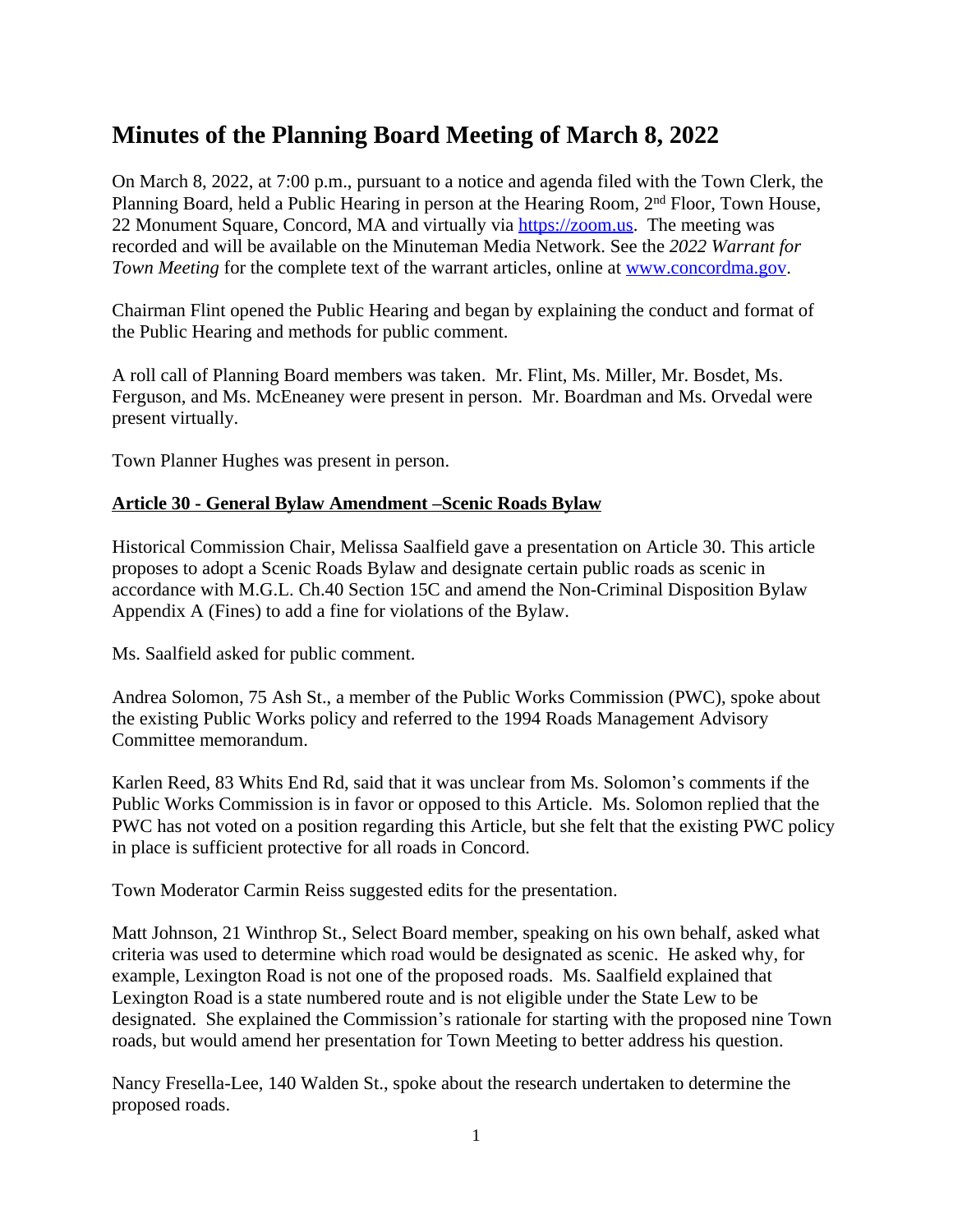Nancy Nelson, 1695 Lowell Rd., Historical Commission member, speaking on her own behalf, opined on the benefits of a Scenic Roads Bylaw, and said that the proposed Bylaw reinforces collaboration among disparate committees within Town.

Diane Proctor, 57 Sudbury Rd., praised the work done by the Historical Commission to research the chosen roads.

With no further questions, the Chair moved to the next Article

## **Article 31 - Zoning Bylaw Amendment – Additional Dwelling Unit**

Ms. Ferguson gave a presentation on Article 31. This Article proposes to amend Section 4.2.2.2 to exempt from the requirements in Items (a), (b), (g), and (l), any additional dwelling unit that is subject to a special permit recorded prior to September 2020.

Ms. Ferguson asked for public comment.

Matt Johnson, 21 Winthrop St., Select Board member, speaking on his own behalf, asked for clarification. He noted that if a previously approved additional dwelling unit was now exempt from the size limitation, what was keeping that property owner from expanding the unit above the current 1,000 s.f. limit. Town Planner Hughes explained further the provisions of the proposed amendment.

With no further questions, the Chair moved to the next Article

#### **Article 32 - Zoning Bylaw Amendment – Formula Business**

Ms. Miller gave a presentation on Article 32. This Article proposes to amend Section 3.3 to add the Thoreau Depot Business District to the Formula Business Bylaw.

Ms. Miller asked for public comment and there was none.

With no further questions, the Chair moved to the next Article

## **Article 33 - Zoning Bylaw Amendment – Zoning Map & Thoreau Depot Business District**

Mr. Flint gave a presentation on Article 33. This Article proposes to amend (a) Section 2.2 of the Zoning Bylaw, Zoning Map, by expanding the Thoreau Depot Business Zoning District boundary and reducing the Residence C Zoning District boundary on Assessor Parcels #0373 (203 Sudbury Rd.), (b) Sections 4.2, 4.7, 6, 7.7, and 7.11 of the Zoning Bylaw with respect to the Thoreau Depot Business District; and (c) any other Sections of the Zoning Bylaw to make conforming changes consistent with the changes made with respect to the Thoreau Business District.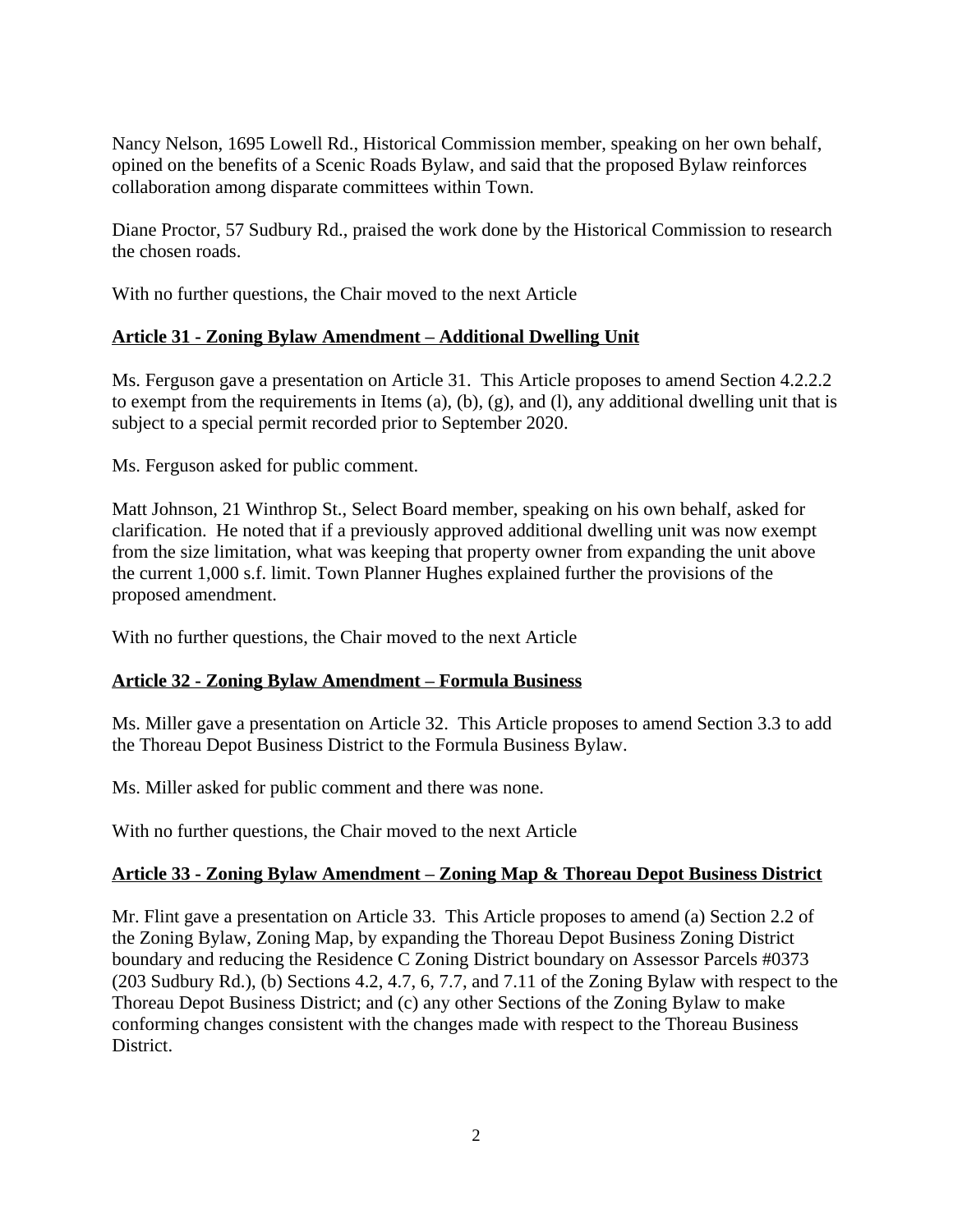Mr. Flint pointed out that a FAQ sheet and other related documents can be found online at <https://concordma.gov/2949/Thoreau-Depot-Business-District>.

Mr. Flint asked for public comment.

Karlen Reed, 83 Whits End, asked if Article 33 is related to Article 35 regarding open space. Mr. Flint replied that the Articles are not related.

C. William Kaiser, 8 Middle St., opined that this is an ambitious project that will entail 97 housing units. He spoke about negative side effects and traffic concerns, particularly at the intersection of Sudbury Rd. and Thoreau St. Mr. Flint said that the Board has given a great deal of consideration to those issues. He clarified that there is no proposed project, that what was shown in previous presentations was hypothetical development to illustrate maximum build out.

Matt Johnson, 21 Winthrop St., Select Board member, speaking on his own behalf, referred to the draft guidelines for MBTA communities and wondered if the proposed Zoning is sufficient for Concord to meet those requirements, and if not, why is it being proposed. Mr. Flint explained that the work done by the Board regarding this District was started well before the MBTA communities guidelines and was a direct result of Concord's Long-Range Plan.

Diane Proctor, 57 Sudbury Rd., opined that, by its nature, this Article seems to ensure that development will happen in that Business District.

Mary Hartman, 16 Concord Greene, #6, Finance Committee member, speaking on her own behalf, made a follow-up comment to Mr. Flint's answer to Mr. Johnson's question. She opined that it was important that Concord comply with the spirit of the MBTA Communities requirement.

Frank Feeley, 347 Lexington Rd., identified himself as President of the Concord Housing Foundation, who was speaking on his own behalf. He suggested that the presentation would be clearer if there was a slide that shows what could be done under the existing Zoning Bylaw.

Dee Ortner, 169 Thoreau St., 169 Thoreau St. #4, suggested that it would be helpful, in the presentation of this Article at Town Meeting to have a display of what could happen on Thoreau St.

Carmin Reiss, 52 Devens St., Town Moderator, suggested having follow-up slides prepared to answer potential questions that may arise at Town Meeting. She also explained that under M.G.L. Ch. 40A, this Article requires a simple majority vote (not a 2/3 majority vote) to pass.

Stephen Neumeier, 61 Belknap St., said that he was not aware of the required vote change. The Town Moderator explained further.

Pamela Dritt, 13 Concord Greene, #4, expressed displeasure that nothing is this Article encourages green development.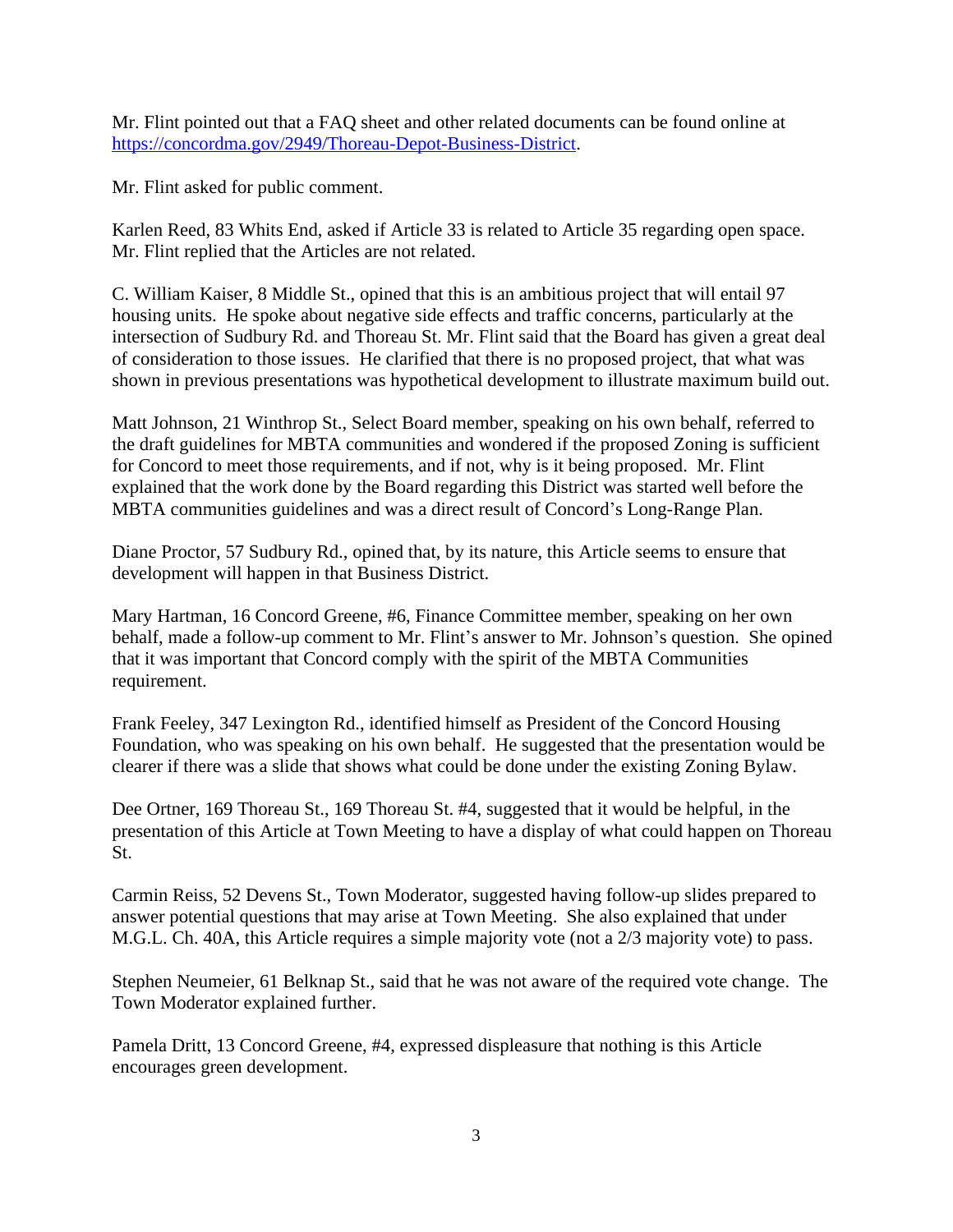With no further questions, the Chair moved to the next Article

## **Article 34 - Zoning Bylaw Amendment – By Citizen Petition – Residence A & Industrial Park B Zoning District Boundary**

The citizen petitioner, Ronald Lamothe, 477 Virginia Rd, gave a presentation on Article 34. This Article proposes to amend Section 2.2 Zoning Map by expanding the Residence A Zoning District boundary and reducing the Industrial Park B Zoning District boundary on Assessor Parcels #4287-1 (477 Virginia Rd.) and #4287-1-2 (50A Virginia Rd.)

Mr. Lamothe asked for public comment.

Karlen Reed, 83 Whits End Rd, asked if the proposed Article is an attempt to circumvent the existing Conservation Restrictions. Mr. Lamothe replied that it is not and that the existing Conservation Restrictions will remain in effect.

Sue Felshin, 19 Sunnyside Lane, asked if the proposed Article could be considered spot zoning. Town Planner Hughes explained that the Article could not be considered spot zoning, rather is it an adjustment of an existing zoning boundary.

## **Article 35 - Zoning Bylaw Amendment – By Citizen Petition – Planned Residential Development**

The citizen petitioner, Karen Jourdenais, 66 Upland Rd., gave a presentation on Article 35. This Article proposes to amend Section 10.2.9 to increase the minimum amount of upland common space from 50% to 75%.

Ms. Jourdenais asked for public comment.

Sue Felshin, 19 Sunnyside Lane, offered suggested edits for the presentation for clarity.

Dee Ortner, 169 Thoreau St., #4, wondered if this Article, if passed, would impact the number of affordable housing units that could be constructed. Ms. Jourdenais replied that it would depend on the specific parcel so she could not answer.

Matt Johnson, 21 Winthrop St., Select Board member, speaking on his own behalf, asked for specific case examples that drove the creation of this Article. He wondered if the Millrun development could have been constructed under the provisions of this Article.

Ms. Miller asked if the petitioner looked at Planned Residential Development bylaws in effect in other towns. Ms. Jourdenais said she had not.

Frank Feeley, 347 Lexington Rd., suggested that if this Article is passed, it could result in more single-family homes, and fewer PRD units.